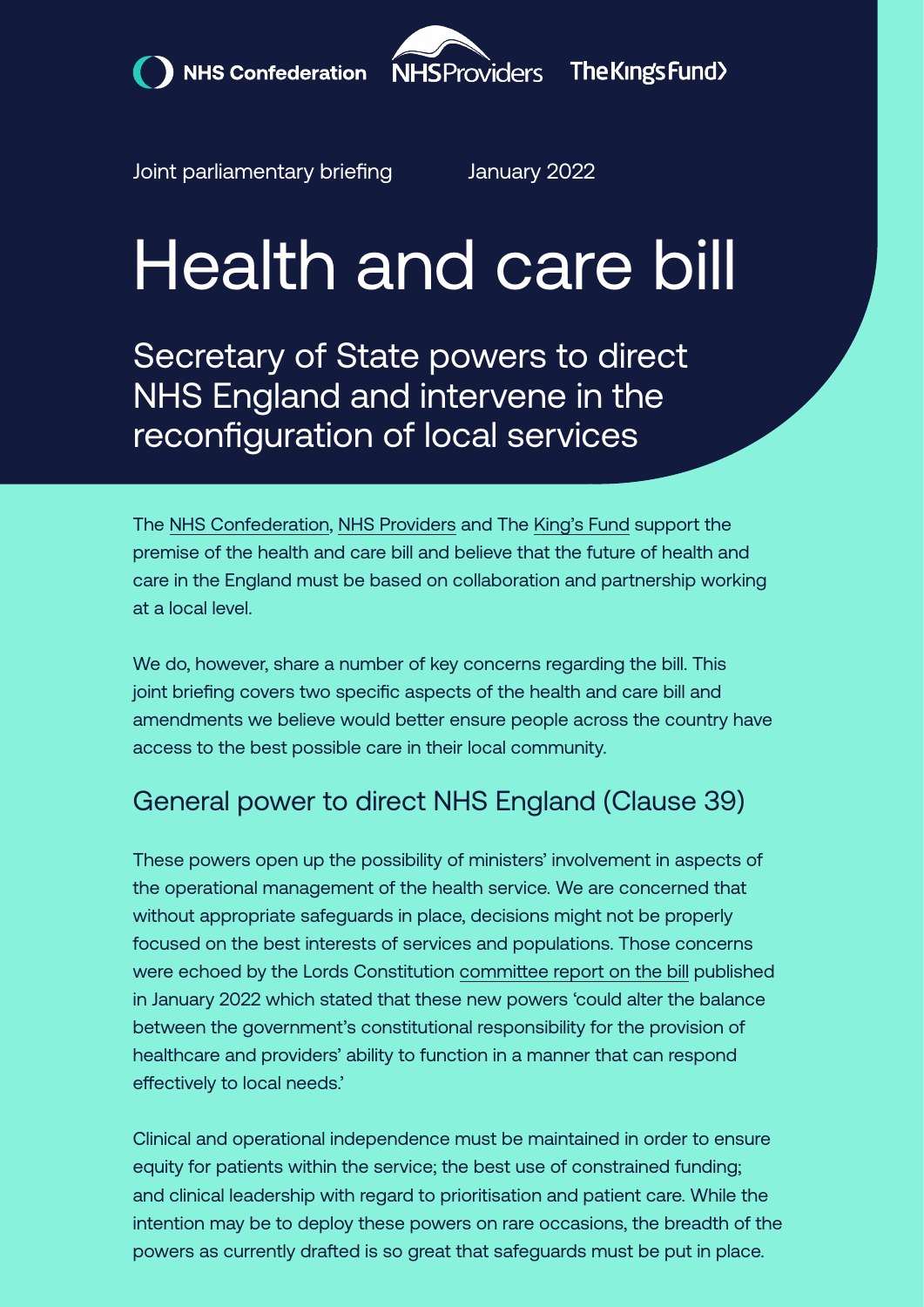We welcome the decision to add a duty to publish any direction given to NHS England, but believe additional safeguards are needed to protect the NHS's independence. These safeguards include:

- 1. The need for full and timely transparency when the power is exercised we believe this should include the need for the Secretary of State to set out why their use of the power of direction, on each occasion, meets an objectively defined public-interest test before giving a direction. The Secretary of State should also publish any direction together with an impact assessment at the time that the direction is issued and lay it before parliament.
- 2. The addition of further exceptions to the use of these powers, including removal of the powers to direct procurement decisions, the granting of NHS funds, local NHS operational decisions, and the fair share allocations to local systems.

A lack of safeguards could arguably expose the government, any Secretary of State, the service, and patient care to undue, unmanaged risk.

#### Our ask

We urge peers to support the amendments 174A, 174B, 175A and 176A on the marshalled list of amendments in the name of Lord Hunt of Kings Heath:

- Amendment 174A would mean that a direction by the Secretary of State may be given only in relation to a particular instance, not generally, and that a direction must provide for the direction to cease to have effect on a date specified in the direction, which must be no later than one year from the date the direction was given.
- Amendment 174B would mean that a direction must include in the statement the reasons why the Secretary of State believes the direction will be in the best interests of the public. The statement will include what other options have been considered, including the option of not giving a direction and will provide a justification for the option chosen.
- Amendment 175A would mean that the Secretary of State must publish any direction at the time that the direction is issued and lay it before parliament.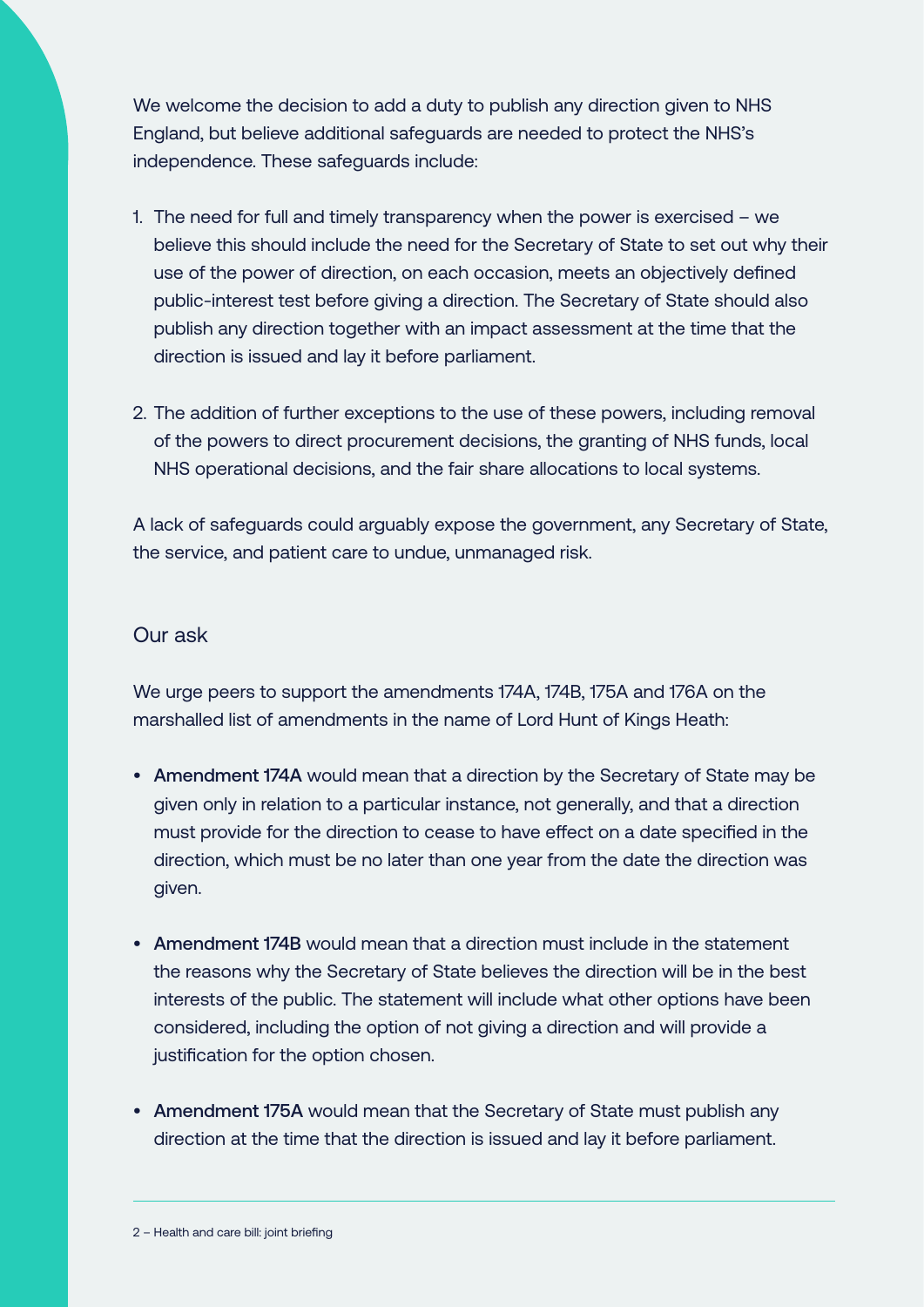Additionally, the Secretary of State must publish an impact assessment at the time the direction is issued or within that financial year. The Secretary of State would also be required to commission and publish an assessment of the impact of the totality of directions given each calendar year.

• Amendment 176A would mean that the power could not be used to direct NHS England to make a particular procurement decision or a grant of NHS funds to a particular person. This amendment would also mean that the power could not be used to undermine the integrity of fair share allocations to local systems, by unfairly seeking to amend allocations to a particular part of the country, contrary to the allocation formula. Ministers will of course still be able to issue guidance to the Advisory Committee on Resource Allocation about the overall formula. In addition, this amendment would mean that the power could not be used to seek to intervene in local NHS operational decisions.

### Local reconfigurations (Clause 40, Schedule 6)

We are concerned about the unchecked new powers for the Secretary of State to intervene at any stage of a local service reconfiguration, with no minimum set of information requirements on which to base such a decision.

The government's own [impact assessment](https://assets.publishing.service.gov.uk/government/uploads/system/uploads/attachment_data/file/1017165/health-and-care-bill-core-measures-impact-assessment.pdf) says that interventions in local reconfigurations by Secretary of State could increase costs to local healthcare systems by slowing down the process. It also flags that 'what constitutes a service change that merits, or not, ministerial attention can be subjective, and might change as reconfiguration proposals develop – it would be primarily a matter of ministerial judgement.'

This would undermine clinical decision making, which must be central to such decisions. Without a requirement for the Secretary of State to justify why a decision on service reconfiguration is in the public interest, it may be hard to convince the public that decisions about their local services are being made based on a robust clinical rationale. This could undermine public trust in their local services.

Additionally, the impact assessment asserts that the 'current process works well.' Under current arrangements, the Secretary of State can intervene in a reconfiguration of services after receiving a local authority referral, at which point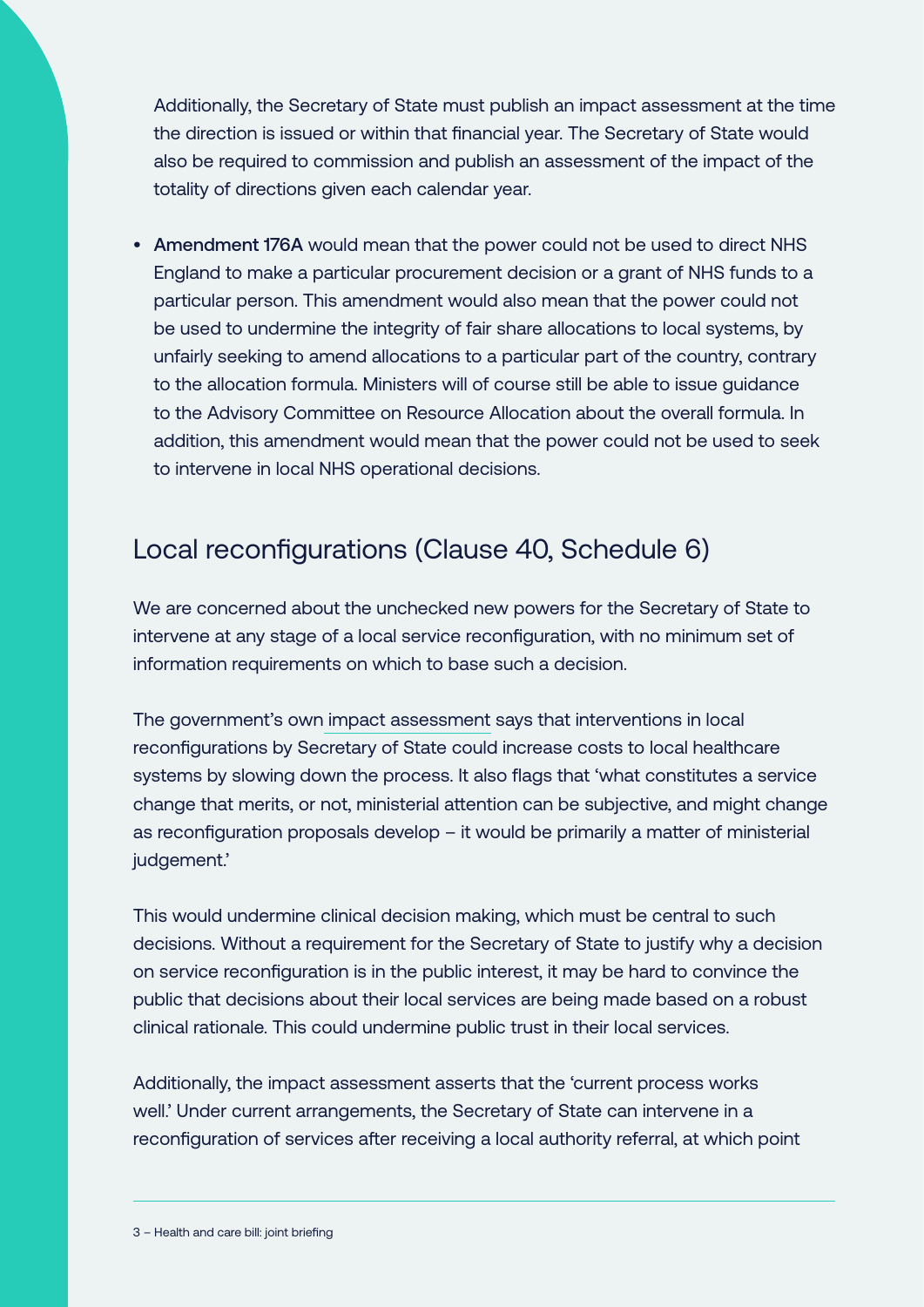they may commission the Independent Reconfiguration Panel (IRP) to provide recommendations.

As leading organisations in the health sector which engage with local health leaders on a daily basis, we believe there are a number of critical checks and balances that must be added to the bill. These would ensure that interventions made by the Secretary of State in local reconfigurations are limited, made in the public interest and consider clinical advice from the integrated care system affected. We want to see clarification that the powers will only be used in relation to substantial and complex service changes, and that limits be placed on the time period the Secretary of State has to make a decision once it's 'called in', to reduce costs and uncertainty for frontline staff and patients. And we want to prevent the Secretary of State from being able to act as the catalyst for such reconfigurations, which would risk changes being made without a clinical basis.

#### Our ask

We urge peers to support the amendments 179-183 to Schedule 6 on the marshalled list of amendments in the name of Baroness Cumberlege:

- Amendment 179 that changes the definition of a reconfiguration of NHS services to ensure that it only covers substantial and complex changes to NHS services.
- Amendment 180 that would require the Secretary of State to consult any relevant Health Overview and Scrutiny Committee, all relevant organisations delivering the NHS services under consideration and the integrated care board, and to publish those submissions.
- Amendment 181 would require the Secretary of State to make a decision within three months.
- Amendment 182 would require the Secretary of State to publish a statement demonstrating that any decision they have made on a reconfiguration proposal is in the public interest and has been taken with consideration of its positive impact on patient safety.
- Amendment 183 that would remove the Secretary of State's power to act as the catalyst for a reconfiguration.